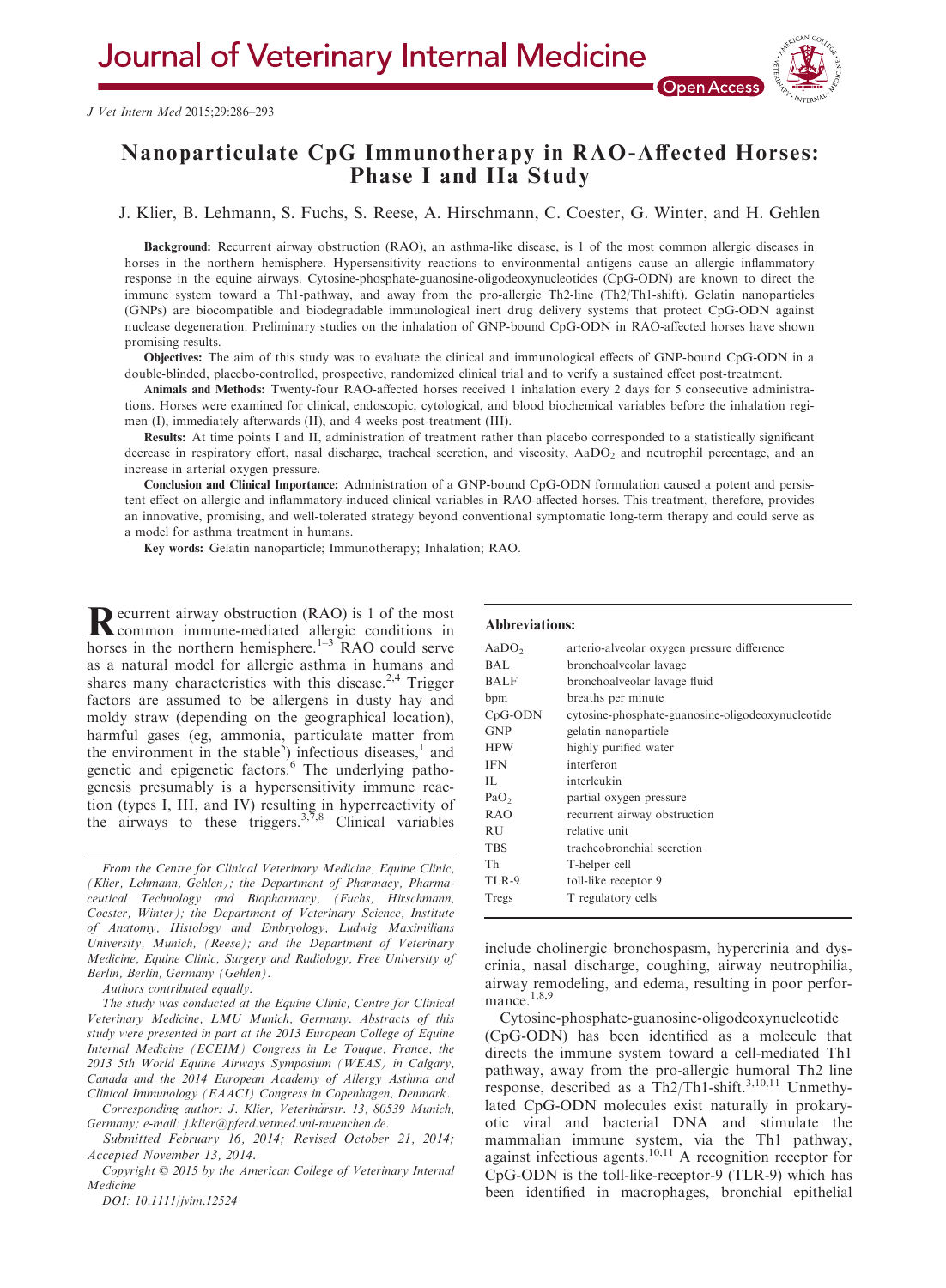cells, capillary endothelial cells, and neutrophil granulocytes in equine lungs.<sup>12</sup> Drug delivery systems such as lipid $13$  or gelatin nanoparticles (GNPs) have been used to protect CpG-ODN in vivo against nuclease degeneration.14,15 GNPs represents a highly efficient drug delivery system, which also has the advantages of being aerodynamically stable after inhalation, immunologically inert, biodegradable, and biocompatible.<sup>14–19</sup>

As an adjuvant, CpG-ODN has been successfully used both in a human phase I and IIa in vivo asthma study with the house dust mite allergen as well as in a study of atopic dogs with specific allergens as an allergen-specific immunotherapy.<sup>20,21</sup> CpG-ODN also has been applied as an adjuvant in in vitro and in vivo vaccination studies.<sup>22–25</sup> Furthermore, it has been used as an adjuvant in an equine influenza vaccine in horses<sup>23</sup> and in combination with a Rhodococcus equi vaccine.<sup>22</sup>

A preliminary study of the inhalation of GNP-bound CpG-ODN as the only active agent showed promising clinical results in a small group of RAO-affected horses and healthy horses, in contrast to previously used adjuvants.<sup>26</sup> No local or systemic inflammatory reactions were observed.<sup>26</sup> The efficiency of this novel formulation was demonstrated by improvement in arterial blood gases, breathing rate, amount of intratracheal mucus accumulation, viscosity, and airway neutrophilia in RAO-affected horses.<sup>26</sup>

The goal of this exploratory study was (i) to verify the results of the previous pilot study using a larger subject group and with a placebo control, and (ii) to investigate a possible sustained response in the weeks after treatment in the field. The main goals of the field study were the evaluation of (i) a clinically relevant improvement in breathing pattern, respiratory rate, arterial blood gases, and  $AaDO<sub>2</sub>$ , as well as (ii) a clinically relevant percentage decrease in neutrophilic granulocytes in the airways, as well as decrease in intrapleural pressure, nasal discharge, amount of secretion, and viscosity of secretions in the airways in comparison to the initial examination and the control group after 5 inhalations of nanoparticle-bound CpG-ODN. Additionally, the duration of the effectiveness of the nanoparticle immunotherapy, as well as the tolerability of the formulation and the absence of adverse effects, were examined.

The first hypothesis of this study was that placebo administration would show no or very limited improvement in the monitored variables in comparison to the experimental administration. The secondary hypothesis was that the nanoparticle-bound CpG-ODN immunotherapy would produce no local or systemic adverse reactions.

## **Methods**

#### Study Design

This study was performed as a randomized, double-blinded, and placebo-controlled clinical trial. The subjects were 24 horses with a history of chronic RAO (mean age, 16.1 years  $\pm$  5.1; 5 mares, 17 geldings, and 2 stallions; mean weight, 519.4 kg  $\pm$  129.7). The

following inclusion criteria were applied: increased respiratory rate at rest (>16/min), increased abdominal breathing("heaves"), abnormal auscultatory findings at rest, increased numbers of neutrophils in the airways  $(>=25\%)$ , decreased partial pressure of arterial oxygen (<90 mmHg), increased intrapleural pressure ( $>15$  cmH<sub>2</sub>O), and clinical signs induced by contact with straw and hay, as well as reversibility of clinical signs with avoidance of allergens and sustained time on pasture<sup>1,27</sup>. All of the horses were kept in their usual environment during the entire study (April through July) and were examined without modifying their stabling (open bar stall,  $n = 7$ ; box with sawdust,  $n = 10$ ; straw,  $n = 7$ ), feeding (dry hay,  $n = 21$ ; soaked hay,  $n = 3$ ) or activity. For at least 2 months before and during the study, the horses received neither supplement medication nor improvements to their stabling or management. This trial was performed as an exploratory field study. In the placebo group, 25% of the horses were kept in open stables and 75% in box stalls (bedding material was shavings and sawdust in 38% and straw in 38%). All of the horses in the placebo group were fed dry hay before and during the study. In the active treatment group, 31% of the horses were kept in open stables and 69% in stalls. In 81% of the cases, the horses were fed dry hay and 19% were fed wet hay (only 3 of the horses kept in stalls received wet hay).

Two different investigators performed the inhalation therapy (BL) and clinical examinations (JK). In addition, the placebo and experimental formulations could not be differentiated visually. Neither the horse owners nor the examiners knew if the horse had received the placebo or active treatment.

The patients were randomly assigned to 2 groups. After 8 horses were selected for the placebo group, the remaining horses were assigned to the experimental treatment group. This randomization took place after all of the patients were selected for the study. The placebo group  $(n = 8)$  received inhalations with highly purified water (HPW) and GNP, and the experimental treatment group ( $n = 16$ ) received inhalations with GNP-bound CpG-ODN.<sup>a</sup> <sup>,26</sup> The inhalation regimen, corresponding to the procedure in the previous study, was performed with the Equine Haler<sup>b</sup> and the AeroNeb Go mesh vibrator.<sup>c</sup> ,<sup>26</sup> In total, each horse received 5 inhalations, each separated by 2 days. The horses were examined 3 times: at the beginning, ie, before the first administration of experimental treatment or placebo; (I) to determine each horsis clinical status; directly after the final inhalation (II); and 4 weeks after the final inhalation (III), to provide insight on the duration of effectiveness. To this end, each examination included clinical examinations, endoscopy, cytology, and serum biochemistry, as well as measurement of intrapleural pressure.

The nanoparticles were produced and charged with CpG-ODN according to the protocol of a previous study<sup>26</sup>. The study was approved by the regional legal agency for animal testing of the State Government of Bavaria, Germany (No. 55.2-1-54-2531-31- 10).

#### Clinical Examination and Scoring

The clinical variables were evaluated according to established and standardized scoring systems when possible. The following variables were examined: breathing rate per minute (bpm), breathing type (relative units [RU] in the range of  $0-3$ , where  $0 =$  no or little movement in the ventral flank and  $3 =$  obvious abdominal lift and heave line),  $^{28}$  nasal discharge (RU in the range of 0–2, where  $0 =$  none,  $1 =$  mild and  $2 =$  moderate discharge), auscultation of the lungs and trachea (in the range of RU 0 to 4, where  $0 =$  physiological,  $1 =$  mild,  $2 =$  moderate,  $3 =$  severe,  $4 =$  wheeze or rhonchus),<sup>1,26,27</sup> and arterial blood gas parameters.<sup>29</sup> The latter consisted of partial oxygen pressure  $(paO<sub>2</sub>)$ , with a normal reference value of  $100 \pm 5$  mmHg, and carbon dioxide pressure (paCO<sub>2</sub>), with a normal reference value of  $40 \pm 5$  mmHg).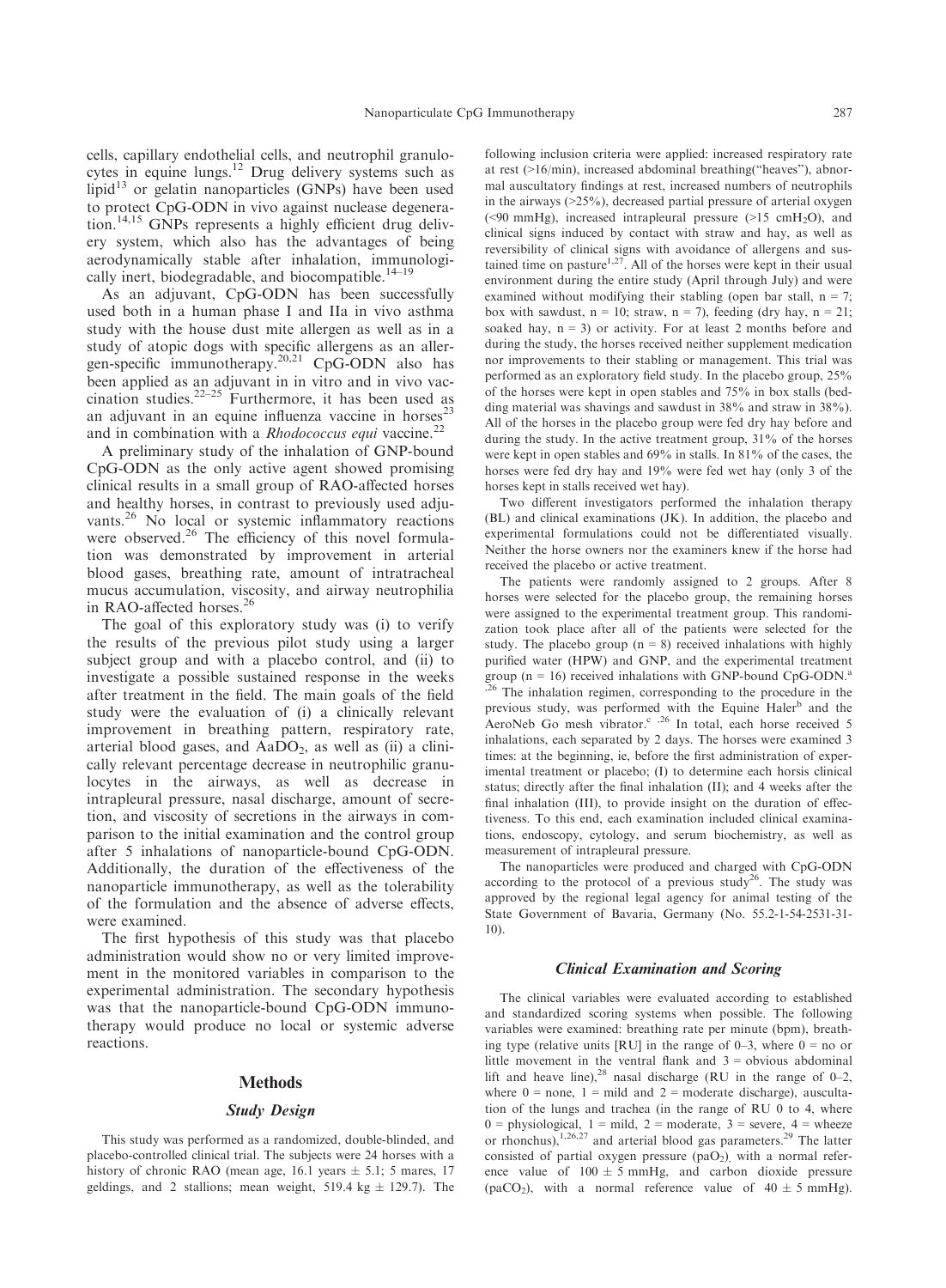Table 1. Clinical, endoscopic, cytological, and biochemical parameters: Results of breathing rate and type, lung auscultation, intrapleural pressure measurement, oxygen partial pressure, AaDO<sub>2</sub>, neutrophil percentage of TBS, nasal discharge, endoscopic quantification of secretion and viscosity depicted before (I), after 5

Table 1. Clinical, endoscopic, cytological, and biochemical parameters: Results of breathing rate and type, lung auscultation, intrapleural pressure measurement,<br>oxygen partial pressure, AaDO<sub>2</sub>, neutrophil percentage of T

Arterial blood gases were measured by an IRMA blood analysis system.<sup>d</sup> The arterio-alveolar-oxygen-pressure difference  $(AaDO<sub>2</sub>)$ was calculated from the actual air pressure and measured arterial blood gases  $(AaDO<sub>2</sub> = [actual air pressure - 47 mmHg] \times$  $0.2095 - PaCO<sub>2</sub> - PaO<sub>2</sub>$ ).<sup>29</sup> In addition, an endoscopic examination and a quantification of secretion (grade  $0-5$ , where  $0 =$  none, clean, singular tracheobronchial secretion [TBS] to 5 = extreme, profuse amounts)<sup>30</sup> and viscosity (where grade  $1 =$  fluid to  $5 =$  vis- $\cos^{30}$  of the TBS was performed. Cytological examinations of the TBS samples were performed to determine the percentage of neutrophils in the total cell count after staining with Diff-Quick solution.<sup>e</sup> Indirect measurement of the maximum intrapleural pressure differences ( $\Delta$  Ppl max) was performed by a Venti-Graph<sup>f</sup> via esophageal probe.<sup>31</sup>

To test the tolerability of the formulation and its application, the horses were regularly monitored for the signs of increased nasal discharge, coughing, bronchospasm, increased respiratory rate, endoscopically visible local hyperemia of the mucous membranes, follicular hyperplasia, and decreased partial oxygen pressure. Furthermore, body temperature, differential blood cell count, and plasma fibrinogen concentration were measured to evaluate the systemic effects of treatment.

## Statistical Analysis

The comparison of patients within each group (placebo and experimental treatment) for the preliminary examination before treatment was carried out for normally distributed data (based on Shapiro-Wilk analysis) with the paired Student's *t*-test for parametric data. For non-parametric data, the Wilcoxon matched pairs signed rank test was used for paired values (comparison within the groups) and the Mann-Whitney test was used for unpaired data (comparison between the groups). All statistical analyses were performed using GraphPad Prism 5 software.<sup>g</sup> Results with a calculated value of  $P \leq 0.05$  were considered statistically significant (displayed as \*;  $P < 0.01$  as \*\*;  $P < 0.001$  as \*\*\*) and were reported as the mean  $\pm$  S.D. The 95% confidence intervals (CI) were calculated and presented in brackets. Effect size (Cohen's d) was assessed for each piece of data (to estimate clinical relevance: mild,  $d = 0.2{\text -}0.3$ ; moderate,  $d = 0.5$ ; large,  $d > 0.8$ ). The calculation of the effect size was performed using the EffectSize Calculator.<sup>h</sup>,<sup>29</sup>

# **Results**

# Safety

Throughout the whole study period, no local or systemic inflammatory reactions or adverse effects were observed after inhalation treatment with GNP-bound CpG-ODN. Specifically, no clinically detectable increased nasal discharge, coughing, bronchospasm, increased breathing rate, endoscopically visible local hyperemia, follicular hyperplasia, or decreased arterial blood gas pressure were observed. In addition, no increase in rectal temperature, peripheral blood absolute and differential leukocyte counts or plasma fibrinogen concentrations were detected.

# Respiratory Rate

No clinically or statistically significant decrease in respiratory rate was observed, either directly after placebo inhalation or after 4 weeks (Table 1, Fig 1). After treatment, no statistically significant improvement

| inhalations (II), and 4 weeks post-treatment (III) with placebo ( $n = 8$ RAO-affected horses) versus treatment administration ( $n = 16$ RAO-affected horses)<br>(RU = relative units, scoring system; mean $\pm$ SD). |                                    | Breathing rate [1/min]           |                                   |                                    | Breathing type [RU]                |                                | Auscultation [RU]                |                                    |                                |                                    | Interpleural pressure [cmH <sub>2</sub> 0] |                                    |
|-------------------------------------------------------------------------------------------------------------------------------------------------------------------------------------------------------------------------|------------------------------------|----------------------------------|-----------------------------------|------------------------------------|------------------------------------|--------------------------------|----------------------------------|------------------------------------|--------------------------------|------------------------------------|--------------------------------------------|------------------------------------|
|                                                                                                                                                                                                                         |                                    |                                  |                                   |                                    |                                    |                                |                                  |                                    |                                |                                    |                                            |                                    |
| Placebo $(n = 8)$<br>Verum $(n = 16)$                                                                                                                                                                                   | $21.0 \pm 5.1$<br>$21.6 \pm 5.7$   | $18.3 \pm 4.6$<br>$20.0 \pm 4.7$ | $23.1 \pm 10.1$<br>$19.5 \pm 6.6$ | $1.4 \pm 1.1$<br>$2.4 \pm 0.9$     | $1.5 \pm 1.1$<br>$.1 \pm 0.7$      | $1.3 \pm 1.0$<br>$1.2 \pm 0.9$ | $2.1 \pm 1.2$<br>$2.8 \pm 1.0$   | $2.1 \pm 1.2$<br>$1.2 \pm 0.7$     | $2.0 \pm 1.2$<br>$1.5 \pm 0.8$ | $26.8 \pm 29.4$<br>$26.7 \pm 22.5$ | $25.5 \pm 19.8$<br>$9.8 \pm 8.5$           | $28.0 \pm 36.4$<br>$30.8 \pm 33.6$ |
|                                                                                                                                                                                                                         |                                    |                                  | Oxygen partial pressure [mmHg]    |                                    |                                    |                                | AaDO2 [mmHg]                     |                                    |                                |                                    | Neutrophils [%]                            |                                    |
|                                                                                                                                                                                                                         |                                    |                                  |                                   |                                    |                                    |                                |                                  |                                    |                                |                                    |                                            |                                    |
| Verum ( $n = 16$ )<br>Placebo $(n = 8)$                                                                                                                                                                                 | $71.4 \pm 15.9$<br>$79.6 \pm 11.1$ |                                  | $85.9 \pm 13.1$<br>$76.1 + 8.0$   | $77.9 \pm 13.6$<br>$75.1 \pm 17.1$ | $23.6 \pm 12.6$<br>$30.6 \pm 11.5$ |                                | $19.2 \pm 11.8$<br>$27.0 + 7.2$  | $26.5 \pm 11.6$<br>$25.7 \pm 13.6$ |                                | $78.9 \pm 17.7$<br>$68.0 \pm 18.$  | $67.4 \pm 19.6$<br>$72.9 \pm 18.$          | $73.2 \pm 12.3$<br>$70.2 \pm 24.4$ |
|                                                                                                                                                                                                                         |                                    |                                  | Nasal discharge [RU]              |                                    |                                    |                                | Quantification of secretion [RU] |                                    |                                |                                    | Viscosity [RU]                             |                                    |
|                                                                                                                                                                                                                         |                                    |                                  |                                   |                                    |                                    |                                |                                  |                                    |                                |                                    |                                            |                                    |
| Verum ( $n = 16$ )<br>Placebo $(n = 8)$                                                                                                                                                                                 | $0.9 \pm 0.6$<br>$1.4 \pm 0.6$     |                                  | $0.9 \pm 0.6$<br>$0.5 \pm 0.6$    | $0.7 \pm 0.5$<br>$0.9 \pm 0.7$     | $1.8 \pm 1.2$<br>$3.3 \pm 1.1$     |                                | $1.6 \pm 0.9$<br>$-1.1$          | $1.7 \pm 0.8$<br>$0.9 \pm 0.8$     |                                | $1.6 \pm 1.3$<br>$3.1 \pm 1.2$     | $1.7 \pm 0.9$<br>$1.5 \pm 1.1$             | $1.5 \pm 0.8$<br>$1.9 \pm 0.8$     |
|                                                                                                                                                                                                                         |                                    |                                  |                                   |                                    |                                    |                                |                                  |                                    |                                |                                    |                                            |                                    |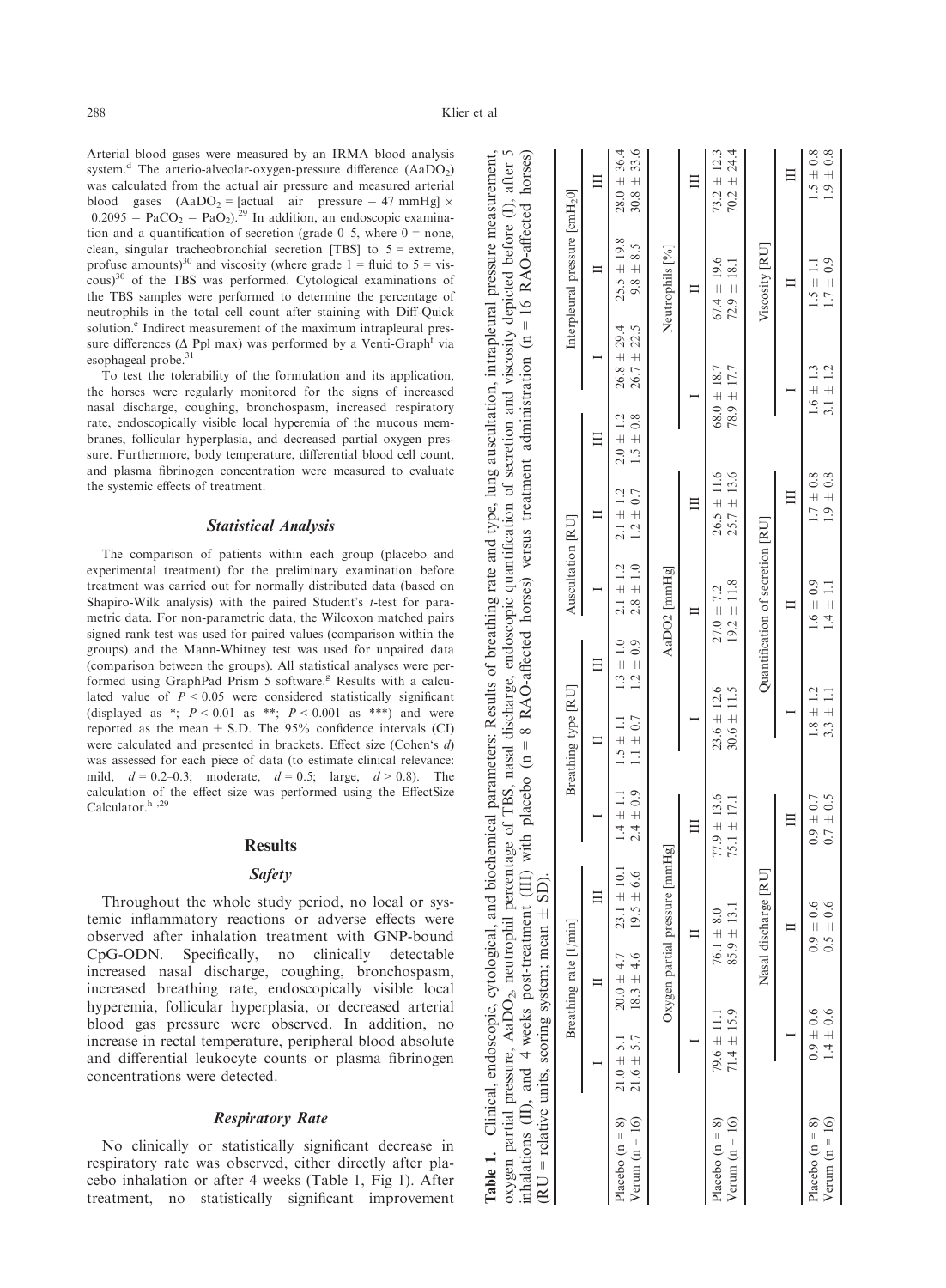#### Nanoparticulate CpG Immunotherapy 289



Fig 1. Relative reduction or increase of clinical, endoscopic, cytological, and biochemical parameters: Relative decrease or increase of breathing rate and pattern (calculated value of  $P < 0.05$  displayed as \*;  $P < 0.01$  as \*\*;  $P < 0.001$  as \*\*\*;  $P < 0.0001$  as \*\*\*\*), lung auscultation, intrapleural pressure measurement, oxygen partial pressure, AaDO2, percentage of neutrophils in TBS, nasal discharge, endoscopic quantification of secretion and viscosity depicted in percent between first and second (I–II) and first and third (I–III) examinations and in comparison between placebo (white bars,  $n = 8$  RAO-affected horses) and treatment group (gray bars,  $n = 16$  RAO-affected horses; mean  $\pm$  SD).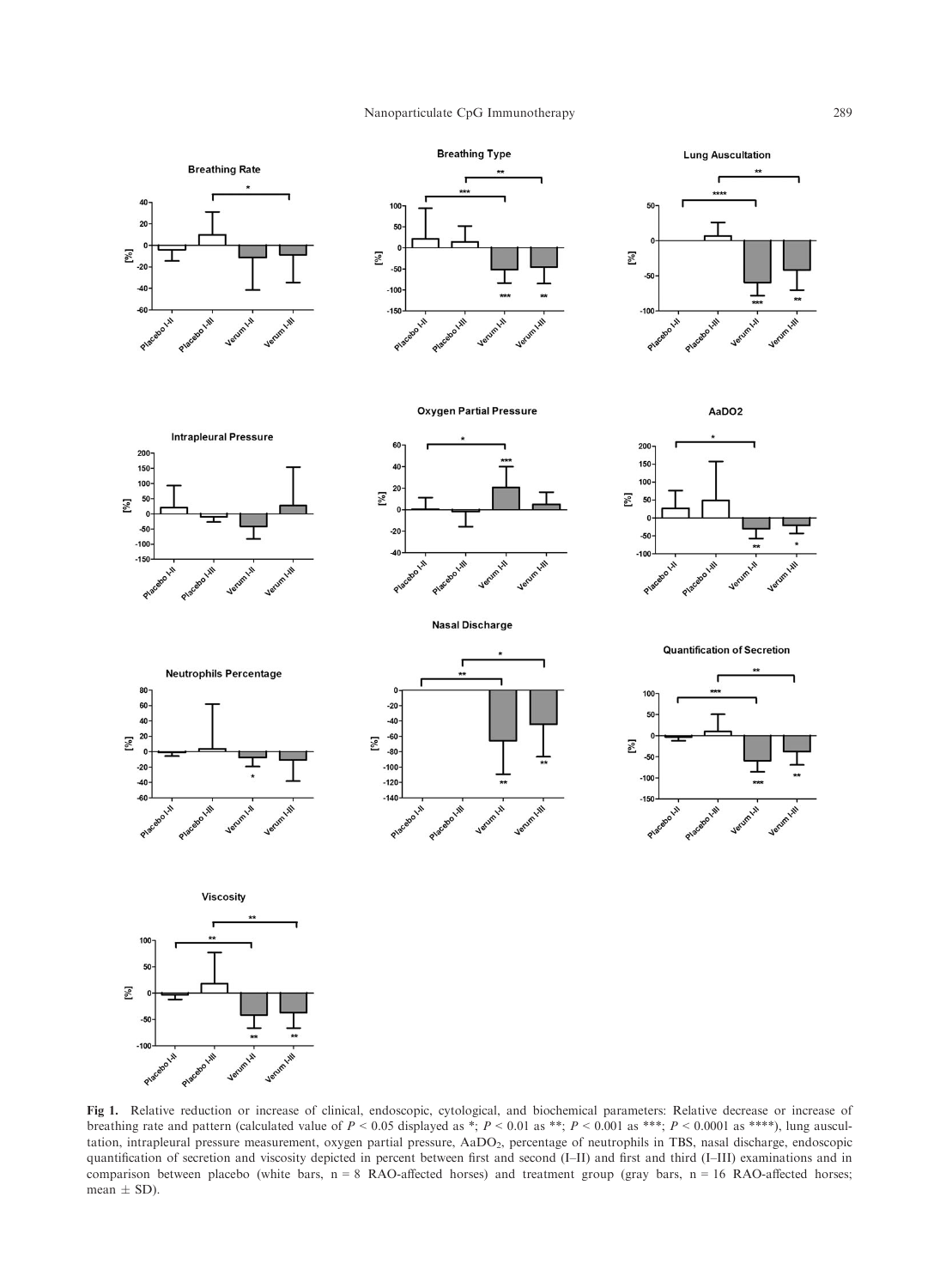$(P = 0.0856$ ; clinical relevance,  $d = 0.6$ ; CI:-0.1 to 1.3) could be detected immediately after treatment (Table 1, Fig 1) or after 4 weeks (clinical relevance,  $d = 0.3$ ; CI:  $-0.4$  to 1.0). However, a statistically significant difference ( $P = 0.0247$ ) in the percentage decrease in respiratory rate was detected between the placebo and treatment groups between the first and last examination  $(I–III)$  (Fig 1).

#### Breathing Pattern

The placebo group showed no statistically significant improvement in breathing pattern after the inhalation regimen (Table 1, Fig 1). However, a statistically significant ( $P = 0.0007$ ;  $d = 1.6$ ; CI: 0.8–2.4) improvement in breathing type was detected in the treatment group after 5 inhalations (Table 1, Fig 1), and a reduction of one grade from the initial status was observed after 4 weeks  $(P = 0.005;$  clinical relevance,  $d = 1.3;$  CI: 0.5–2.1) (Table 1, Fig 1). A statistically significant difference was detected between the placebo and experimental treatment groups in percentage decrease in breathing pattern between the first and second examination (I–II;  $P = 0.0008$ ) as well as between the first and third examination (I–III,  $P = 0.0051$ ; Fig 1).

#### Lung Auscultation

No statistically significant improvement in auscultation was observed after the inhalation regimen in the placebo group (Table 1, Fig 1). By contrast, a significant ( $P = 0.0004$ ; clinical relevance,  $d = 1.9$ ; CI: 1.0–2.6) improvement in auscultation was detected in the treatment group after 5 inhalations. In the treatment group, a mean decrease of >1.5 grades was observed. A significant decrease in duration of efficacy  $(P = 0.0018;$  clinical relevance,  $d = 1.4;$  CI: 0.6–2.2) also was observed in horses treated with GNP-bound CpG after 4 weeks (Table 1, Fig 1). A statistically significant difference was observed between the placebo and treatment groups when comparing percentage improvement in auscultation between the first and second examination  $(I-H; P \le 0.0001)$  and between the first and third examination (I–III;  $P = 0.0015$ ; Fig 1).

#### Intrapleural Pressure

No statistically significant decrease in intrapleural pressure after inhalation treatment was observed in the placebo group (Table 1, Fig 1). The treatment group showed an average improvement in intrapleural pressure of 16 cmH<sub>2</sub>O (clinical relevance,  $d = 1.0$ ; CI: 0.2– 1.7) immediately after inhalation administration, but this difference lacked statistical significance ( $P = 0.1269$ ; Table 1, Fig 1) because of large individual variations. The clinical effect observed did not persist 4 weeks after treatment. No statistically significant differences between placebo and treatment group were observed when comparing percentage intrapleural pressure improvement (Fig 1).

# Partial Oxygen Pressure  $(pO<sub>2</sub>)$

The placebo group failed to show any statistically significant improvement in arterial blood gas results post inhalation (Table 1, Fig 1). However,  $pO<sub>2</sub>$  increased on average by approximately 14 mmHg in the treatment group (from 71.4 mmHg  $\pm$  15.9 to 85.9 mmHg  $\pm$  13.1) after 5 inhalations ( $P = 0.0006$ ; clinical relevance,  $d = 1.0$ ; CI: 0.2–1.7) (Table 1). A persistent effect over 4 weeks was not observed in the treatment group  $(P = 0.1523)$ . A statistically significant difference was observed between the placebo and treatment groups when comparing the percentage increase of partial oxygen pressure between the first and the second examination (I–II;  $P = 0.0228$ ; Fig 1).

# Arterio-alveolar Oxygen Pressure Difference  $(AaDO<sub>2</sub>)$

The placebo group showed an increase in  $AaDO<sub>2</sub>$ after inhalation of HPW and GNP (Table 1, Fig 1). By contrast, a decrease of 11 mmHg of AaDO<sub>2</sub>  $(P = 0.0021$ ; clinical relevance,  $d = 1.0$ ; CI: 0.2–1.7) was observed in the treatment group immediately after the inhalation regime, with a statistically significant persistent effect 4 weeks post-treatment ( $P = 0.022$ , clinical relevance,  $d = 0.4$ ; CI:  $-0.3$  to 1.1; Table 1, Fig 1). A statistically significant difference also was detected between the placebo and treatment groups when comparing the percentage decrease of  $AaDO<sub>2</sub>$  between the first and the second examinations (I–II;  $P = 0.0174$ ; Fig 1).

# Neutrophil Percentage

A statistically significant decrease in the neutrophil percentage in TBS was not observed in the placebo group (Table 1, Fig 1). After 4 weeks without treatment, a mild increase in neutrophil percentage then was detected in the placebo group (Table 1, Fig 1). However, in the treatment group, a statistically significant decrease ( $P = 0.015$ , clinical relevance,  $d = 0.3$ ; CI:  $-0.4$ to 1.0) was observed after 5 inhalations (from 78.9  $\pm$  17.7% to 72.9  $\pm$  18.1%). Four weeks post-treatment, no statistically significant effect ( $P = 0.0975$ , clinical relevance,  $d = 0.4$ ; CI:  $-0.3$  to 1.1) was observed (to  $70.2 \pm 24.4\%$ ) because of greater SD (Table 1, Fig 1). No statistically significant difference between the placebo and treatment groups comparing the decrease of neutrophil percentage was observed (I–II examination,  $P = 0.1670$ ; I–III examination,  $P = 0.0897$ ; Fig 1).

#### Nasal Discharge

The placebo group showed no statistically significant improvement in nasal discharge after the inhalation regimen with HPW and GNP (Table 1, Fig 1). By contrast, within the treatment group, a statistically significant decrease ( $P = 0.0012$ ; clinical relevance,  $d = 1.5$ ; CI: 0.7–2.2) after 5 inhalations was observed (Table 1, Fig 1). This effect persisted four weeks post-treatment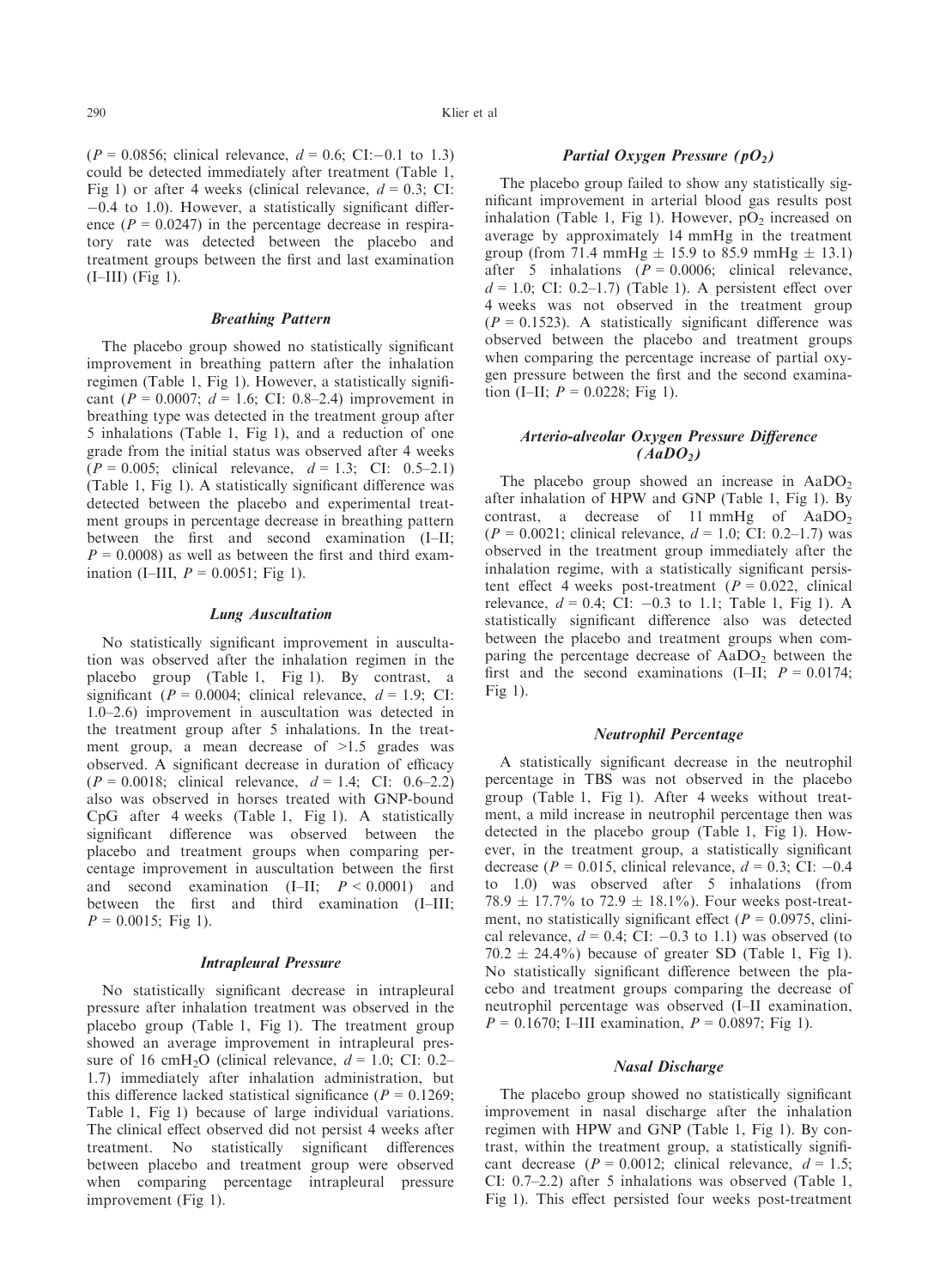$(P = 0.0048;$  clinical relevance,  $d = 1.3;$  CI: 0.5–2.0; Table 1, Fig 1). A statistically significant difference was detected between the placebo and experimental treatment groups comparing the percentage decrease in nasal discharge between the first and second examinations (I–II;  $P = 0.0013$ ) as well as between the first and third examinations (I–III;  $P = 0.0135$ ; Fig 1).

# Quantity of Secretion

After the inhalation regimen with placebo, no statistically significant decrease in the amount of mucus was observed on tracheal endoscopy (Table 1, Fig 1). By contrast, a statistically significant decrease ( $P = 0.0007$ ; clinical relevance,  $d = 1.7$ ; CI: 0.9–2.5) of 1.9 RU in secretion amount was observed in the horses treated with the experimental treatment (Table 1). A persistent effect 4 weeks post-treatment was detected in the treatment group with a decrease of 1.5 RU after 4 weeks  $(P = 0.0036$ ; clinical relevance,  $d = 1.5$ ; CI: 0.6–2.2; Table 1, Fig 1). A statistically significant difference was detected between placebo and treatment groups when comparing the percent decrease in quantity of secretion between the first and the second examinations (I–II;  $P = 0.0003$ ) as well as between the first and the third examinations (I–III;  $P = 0.0038$ ; Fig 1).

#### Viscosity of Secretion

No statistically significant decrease in viscosity of the TBS was observed in the placebo group (Table 1, Fig 1). However, the treatment group showed a statistically significant decrease in TBS viscosity of 1.4 RU  $(P = 0.0014$ ; clinical relevance,  $d = 1.3$ ; CI: 0.5–2.1) after the inhalation regimen (Table 1, Fig 1). A statistically significant persistent effect was detected in the treatment group ( $P = 0.0029$ ; clinical relevance,  $d = 1.2$ ; CI: 0.4–1.9; Table 1, Fig 1). A statistically significant difference was detected between the placebo and treatment groups when comparing percentage decrease in secretion viscosity between the first and the second examinations (I–II;  $P = 0.0014$ ) as well as between the first and the third examinations (I–III;  $P = 0.0065$ ; Fig 1).

## **Discussion**

To the best of our knowledge, this study represents the first attempt at nanoparticle-based inhalation immunotherapy for horses. Clinical examination, endoscopy, cytology and biochemical variables were evaluated before treatment to determine the pre-treatment health status of each horse, as well as immediately after 5 inhalations (10 days after the primary examination), and 4 weeks after the last treatment to determine the duration of efficacy. For at least 2 months before and during the course of the field study, the horses received no supplement medication or any modifications to their stabling or management. The patients were treated under their normal stabling conditions and individual exposure to allergens.

The method of inhalation was chosen as a local, topical administration of immunotherapy for the lungs, and proved to be both practical and appropriate. The inhalation system used (ie, a combination of "Equine Haler" and "Aeroneb go") was already proven in a previous study26 to be a practical, simple and well-tolerated system. Its respiratory droplet size,<sup>19</sup> quiet nebulization,<sup>26</sup> and short inhalation time<sup>26</sup> proved to be well adapted for use.

Gelatin nanoparticles have been proven to be immunologically inert, aerodynamically stable, biodegradable, and well tolerated drug delivery systems. Their particular relevance lies in their stabilization and protection of the chimeric backbone<sup>26</sup> of the Class A CpG-ODN by steric shielding, as opposed to  $DNase$ ;<sup>15</sup> in their selective targeting of the TLR-9 positive target cells; and in the resulting increased effectiveness of the CpG-ODN.15,32 These aspects, as well as the fact that GNPs are used in (potentially) food-producing animals, render these nanoparticles of a great importance for a potential application in humans with allergic asthma. The inhalation regimen, with each inhalation session given every 2 days, was selected because of the known maximum 48-hour in vivo stability of the ODN.<sup>33</sup>

Within the framework of the study design, the placebo group was intentionally restricted to 8 horses. This decision was made based on ethical considerations regarding the animals' well-being, the expected efficacy of treatment and the added value of information, as well as the decrease of animal suffering because of the severity of the disease. Because of the smaller number of horses in the placebo group, one cannot expect exactly identical output values, because of the random distribution of data. The effect size (Cohen's  $d, d > 0.8$ ) for high clinical relevance) and the 95% CI were calculated in addition to the significance levels, in order to better assess the clinical relevance of the results presented in this study.<sup>34</sup>

To ensure a safe application of the formulation, possible local and systemic inflammatory reactions or adverse effects were documented, with the help of a modified scoring system from the Veterinary Co-operative oncology Group's Common Criteria of Adverse Events (VCOG-CTCAE) V1.0. $35$  In accordance with a previous study, no signs of local or systemic inflammatory reactions (including the measurement of plasma fibrinogen concentrations and a differential blood count) or any other adverse effects were observed from the GNP-bound CpG inhalation treatment. Thus, the second goal of this field study (verification of treatment safety) could be completely satisfied.

As it has already been shown in vitro using equine BAL cells and in vivo, GNP-bound CpG treatment stimulates upregulation of IL-10.<sup>26,32,35</sup> This cytokine. which among others is formed from Treg cells, has a regulatory effect on excessive pro-inflammatory Th1 and pro-allergic Th2 immune responses, as they occur in the lungs of RAO horses to various degrees.<sup>8</sup> The anti-inflammatory and anti-allergic effect of this immunotherapy, through the activation of TLR-9 receptors in the lungs, will, according to our hypothesis, stimulate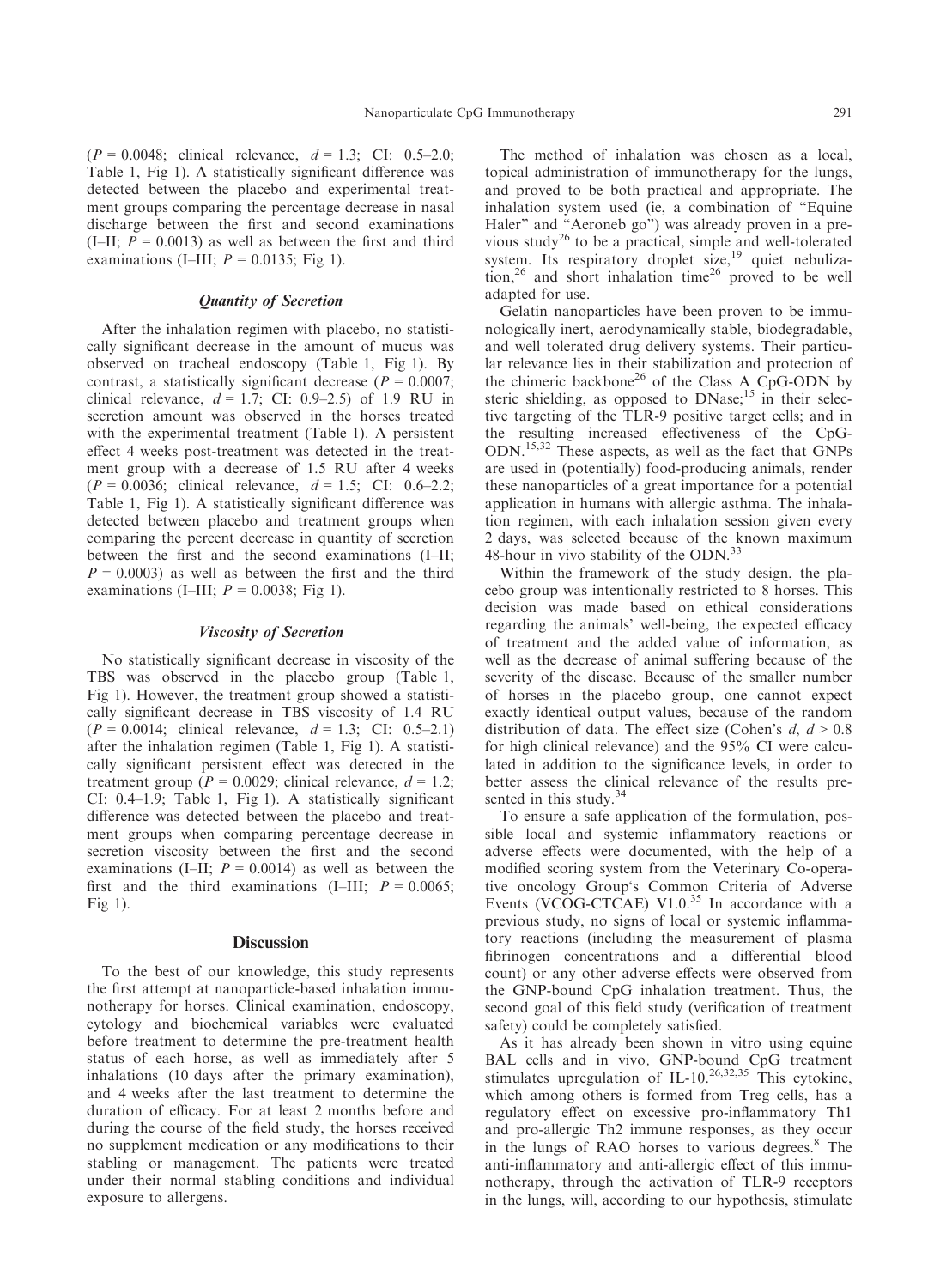Treg cells to regulate and restore the Th1/Th2 balance that is disturbed in RAO.

The most important effect of the nanoparticle inhalation immunotherapy was the decrease in secretion quantity (ie, nasal discharge and endoscopic findings) as well as the auscultation findings, breathing type and the supply of oxygen to the lungs. Not only was a significant improvement shown in all of these variables after 5 inhalations but also a sustained effect was documented after 4 weeks without supplement treatment or modifications to management conditions. This finding must be particularly emphasized, because the horses in the study were not held in optimal conditions and had constant contact with hay. The clinical relevance of the specific effects also could be classified as very high  $(d > 0.8)$ .

Whether the immunotherapy has a particularly pronounced effect on the mucus-producing goblet cells can only be surmised from these results. In mouse models, it is clear that Th2-mediated immunopathogenesis can be modulated and positively influenced by use of immunostimulatory  $DNA$ .<sup>11,15</sup> The neutrophils, however, showed a comparatively small decrease, which among other things could be explained by sustained exposure to allergens. Through repeated inhalations (ie, booster doses), as was already indicated in our previous pilot study, and perhaps through a modified dosage (ie, doseresponse study), this effect potentially could be strengthened. The previous study also showed an average 30% increase in reduction of neutrophil granulocytes after 5  $intulators<sup>26,35</sup>$  during the winter treatment, during which management conditions were optimized.

The improvement of partial oxygen pressure at rest, as well as intrapleural pressure, indicates improved ventilation in the lungs. This also was reflected in the considerably improved breathing pattern and the decrease in active respiratory effort. The cause is most likely the decrease in secretion, as well as a decrease in cholinergic bronchospasm.

In other studies in which CpGs were deployed, for example in a study on asthma in humans, $20$  and a study on dogs with atopic dermatitis, $21$  CpGs were used as adjuvants for an allergen-specific immunotherapy or as vaccine adjuvants for increased effectiveness of the human hepatitis  $B<sup>11</sup>$  and the equine influenza and *Rho*dococcus equi vaccines.<sup>22–25</sup> In these studies, the CpGs induced a strong Th1 cell-mediated and humoral immune response.<sup>11</sup> However, they have never been deployed previously as an immuno-modulatory monotherapy, by inhalation or bound to nanoparticles. As such, this study represents the first inhalation nanoparticle immunotherapy of its kind and is a novel treatment concept for horses. Its use in allergic asthma in humans could therefore also be considered.

The advantage of this immunotherapy lies in stimulation independent of allergens, as opposed to classic hyposensitization. Furthermore, this therapeutic concept works at the immunologic level and helps stabilize the Th1/Th2 balance, which can be of clinical relevance for other allergic and inflammatory diseases. This therapeutic concept opens new possibilities beyond the usual purely symptomatic treatment concepts with cortisone and bronchodilators, or the often unfeasible avoidance of allergen contact. All of the patients included in this study were kept and examined in their normal management conditions, without modifying the usual bedding, feed (hay), or the use of the horse. The goal was to test the effectiveness of the inhalative CpG treatment under individual natural environmental conditions.

The relatively small number of inhalations and the persistent effect over at least a month must be emphasized. Altogether, a significant improvement was observed in the treatment group after 5 inhalations, with a persistent effect over 4 weeks in 70% of the clinical, endoscopic and cytological variables. Thus, an important goal of the study, the verification of the clinical efficacy of the concept (Phase IIa), was fulfilled. Upon review of the examinations, the placebo application, as expected, showed no improvement whatsoever in the variables tested.

Few inhalation treatments have produced a substantial and sustained improvement of allergic and inflammatory clinical, endoscopic, cytological, and biochemical variables. The results of the present field study completely satisfied the questions posed and furthermore indicated a persistent effect in many of the variables tested. This therapeutic approach introduces new perspectives beyond symptomatic treatment methods, and therefore can serve as a model for asthma therapy in humans.

#### Acknowledgments

A part of the statistical appraisal for the regional legal agency for animal testing was performed by Dr. Tibor Schuster of the Institute of Medical Statistics and Epidemiology, Klinikum Rechts der Isar, Technical University of Munich (Germany). The authors thank Ms. Katharine Barske, Ms. Elena Serkin and Prof. Dr. Lutz S. Goehring for critical revision of the paper.

Conflict of Interest Declaration: Authors disclose no conflict of interest.

Off-label Antimicrobial Declaration: Authors declare no off-label use of antimicrobials.

Funding: Parts of the research were supported by the Deutsche Forschungsgemeinschaft (DFG) (Germany) (GE'2044/4-1). The AeroNeb Go vibrating mesh nebulizer (Aerogen, Galway, Ireland) was kindly sponsored by Inspiration Medical (Bochum, Germany).

# Footnotes

- <sup>a</sup> Biomers GmbH, Ulm, Germany
- <sup>b</sup> Equine HealthCare Aps, Hoersholm, Denmark
- <sup>c</sup> Aerogen, Galway, Ireland
- <sup>d</sup> Diametrics Medical incorporated, Keller Medical, Bad Soden, Germany
- <sup>e</sup> Medion diagnostics, Düdingen, Switzerland
- <sup>f</sup> Boehringer Ingelheim, Germany
- <sup>g</sup> GraphPad software Inc., La Jolla
- h http://davidmlane.com/hyperstat/effect\_size.htm, Robert Coe